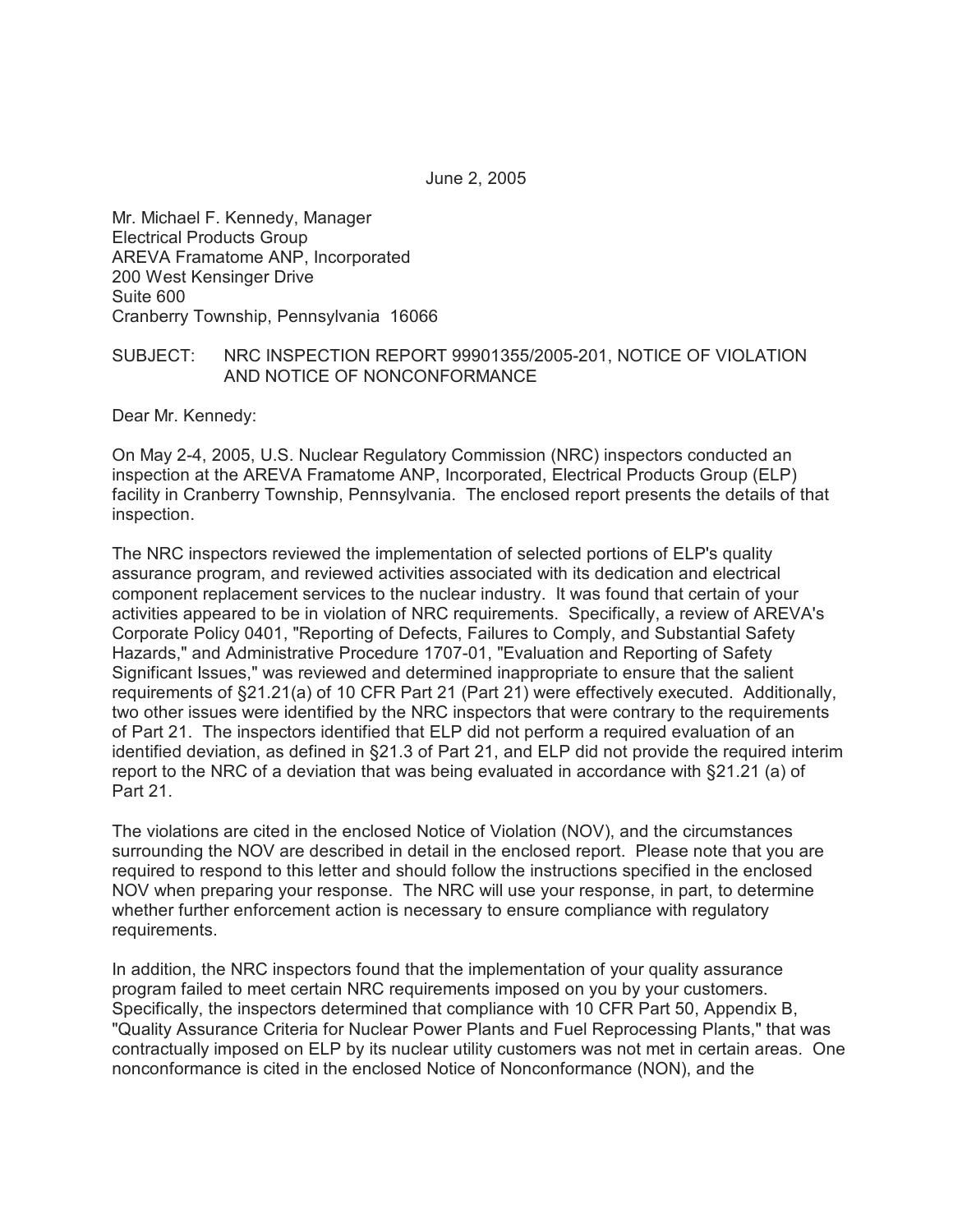Mr. M. F. Kennedy  $-2$  -

circumstances surrounding it are described in detail in the enclosed report. You are requested to respond to the nonconformance and should follow the instructions specified in the enclosed NON when preparing your response.

In accordance with §2.390, "Public inspections, exemptions, requests for withholding," of 10 CFR Part 2, "Rules of Practice for Domestic Licensing Proceedings and Issuance of Orders," a copy of this letter and its enclosures will be placed in the NRC's Public Document Room (PDR).

Sincerely,

#### */RA/*

Theodore R. Quay, Chief Plant Support Branch Division of Inspection Program Management Office of Nuclear Reactor Regulation

- Enclosures: 1. Notice of Violation
	- 2. Notice of Nonconformance
	- 3. Inspection Report 99901355/2005-201
- cc w/encl: Ms. Fran Starr, Quality Manager AREVA Electrical Products 200 West Kensinger Drive Suite 600 Cranberry Township, Pennsylvania 16066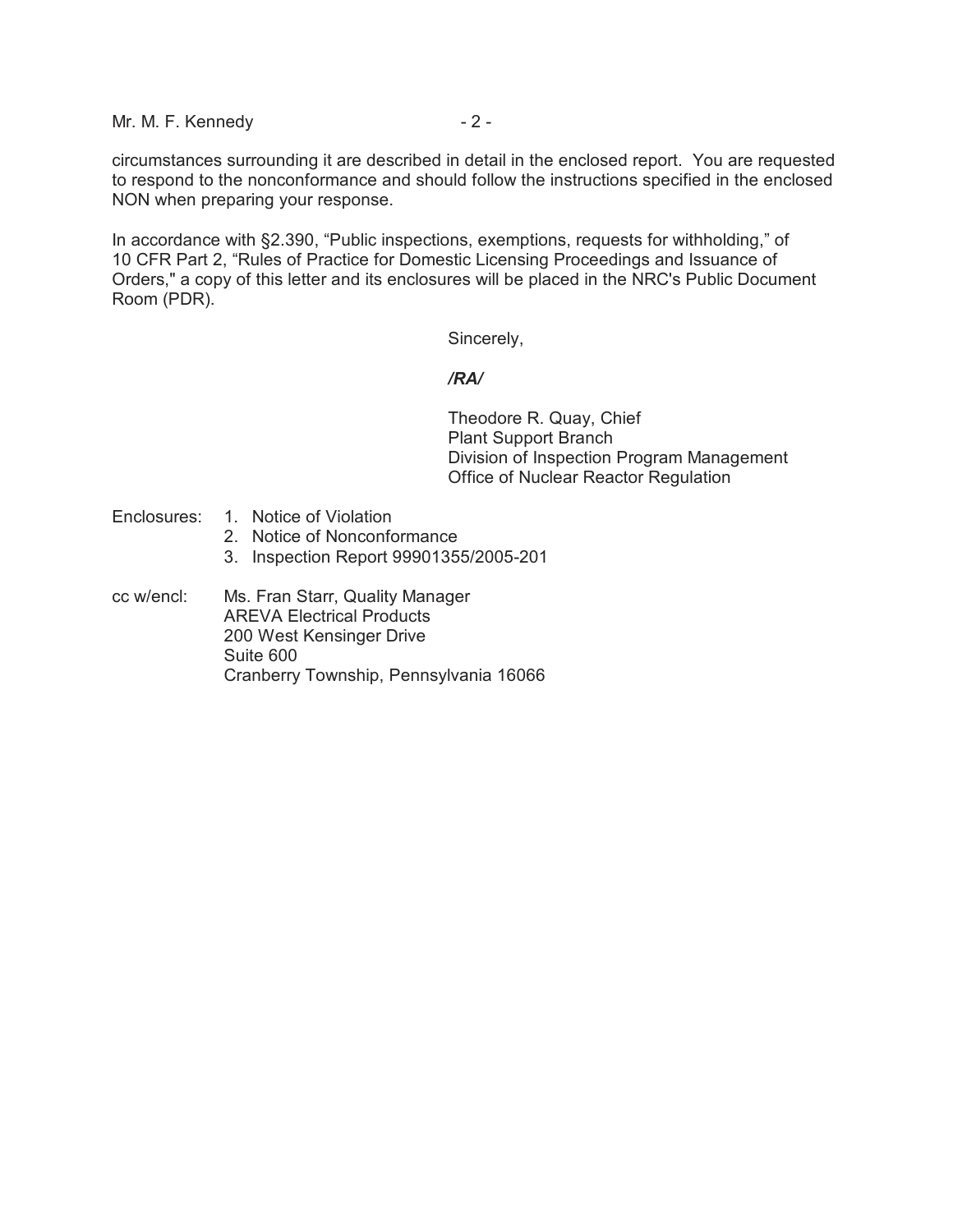Mr. M. F. Kennedy - 2 -

circumstances surrounding it are described in detail in the enclosed report. You are requested to respond to the nonconformance and should follow the instructions specified in the enclosed NON when preparing your response.

In accordance with §2.390, "Public inspections, exemptions, requests for withholding," of 10 CFR Part 2, "Rules of Practice for Domestic Licensing Proceedings and Issuance of Orders," a copy of this letter and its enclosures will be placed in the NRC's Public Document Room (PDR).

Sincerely,

## */RA/*

Theodore R. Quay, Chief Plant Support Branch Division of Inspection Program Management Office of Nuclear Reactor Regulation

- Enclosures: 1. Notice of Violation
	- 2. Notice of Nonconformance
	- 3. Inspection Report 99901355/2005-201
- cc w/encl: Ms. Fran Starr, Quality Manager AREVA Electrical Products 200 West Kensinger Drive Suite 600 Cranberry Township, Pennsylvania 16066

DISTRIBUTION: BABoger MJCase NRC Docket File #99901355 NRR-2005-A-0006 BRogers (hard copy) JJPetrosino (signed copy) VEHall BDavis

#### **ADAMS: ML051530438**

| Publicly Available |               | 9 Non-Publicly Available<br>Non-Sensitive<br>9 Sensitive |                      |                   |                |
|--------------------|---------------|----------------------------------------------------------|----------------------|-------------------|----------------|
| <b>OFC</b>         | IPSB:DIPM:NRR | <b>OEDO</b>                                              | <b>IPSB:DIPM:NRR</b> | QMS:IPSB:DIPM:NRR | C:IPSB:DIPM:NR |
| <b>NAME</b>        | JJPetrosino   | VEHall                                                   | <b>GCCwalina</b>     | <b>DFThatcher</b> | <b>TRQuay</b>  |
| <b>DATE</b>        | 06/01/05      | 06/01/05                                                 | 06/02/05             | 06/02/05          | 06/02/05       |

**OFFICIAL RECORD COPY**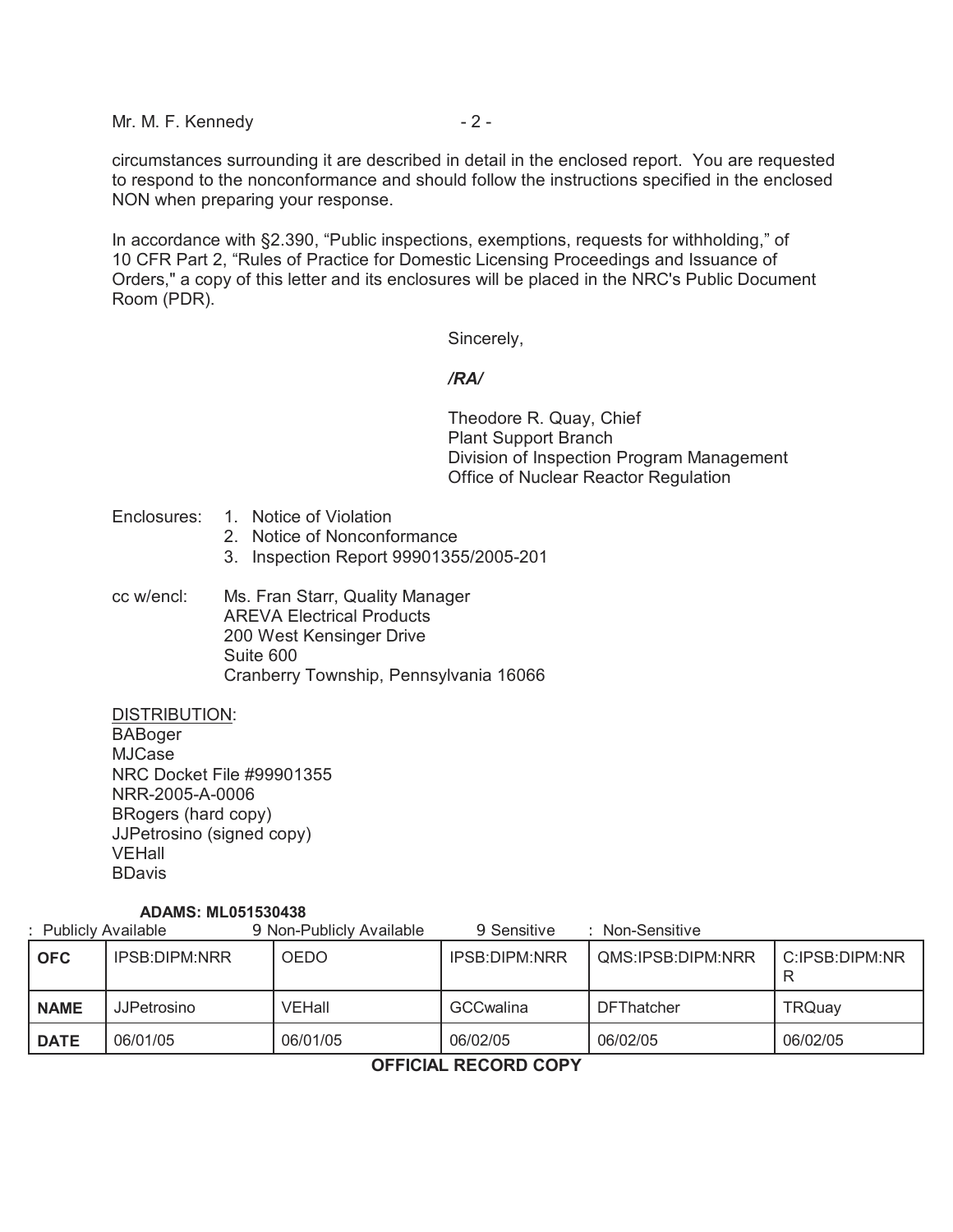# NOTICE OF VIOLATION

AREVA Framatome ANP, Incorporated **Inspection Report 99901355/2005-201** Electrical Products Group Cranberry Township, Pennsylvania 16066

During a U.S. Nuclear Regulatory Commission (NRC) inspection conducted on May 2–4, 2005, violations of NRC requirements were identified. In accordance with the NRC Enforcement Policy, the violation is listed below:

Section 21.21, "Notification of failure to comply or existence of a defect and its evaluation," of 10 CFR Part 21, requires, in part, that each individual, corporation, partnership, dedicating entity, or other entity subject to the Part 21 regulation shall adopt appropriate procedures to (1) Evaluate deviations and failures to comply to identify defects and failures to comply associated with substantial safety hazards as soon as practicable, and, except as provided in §21.21 (a)(2) of Part 21, in all cases within 60 days of discovery, in order to identify a reportable defect or failure to comply that could create a substantial safety hazard, were it to remain uncorrected; and (2) Ensure that if an evaluation of an identified deviation or failure to comply potentially associated with a substantial safety hazard cannot be completed within 60 days from discovery of the deviation or failure to comply, an interim report is prepared and submitted to the Commission through a director or responsible officer or designated person.

Contrary to the above, as of May 2, 2005, AREVA Framatome ANP, Incorporated, Electrical Products Group (ELP):

- 1. Failed to adopt appropriate procedures to evaluate *deviation*s and failures to comply to identify *defect*s and failures to comply associated with *substantial safety hazard*s as soon as practicable, in order to identify a reportable *defect* or failure to comply that could create a *substantial safety hazard*, were it to remain uncorrected. Violation 99901355/2005-201-01.
- 2. Failed to perform the required *evaluation*, as defined in §21.3, of a *deviation* that was identified in ELP's nonconformance report (NCR) 2004/19, regarding a circuit breaker handle returning unaided to the indicated trip position following a test of the instantaneous trip function. ELP noted that it was required to perform an *evaluation* of the *deviation* on the nonconformance report (NCR), but failed to perform the required *evaluation*. Violation 99901355/2005-201-02.

3. Failed to provide an interim Part 21 report, within 60 days of *discovery*, to the NRC of a *deviation* that it identified on ELP's NCR 2004/09.

Violation 99901355/2005-201-03

These are Severity Level IV violations (Supplement VII).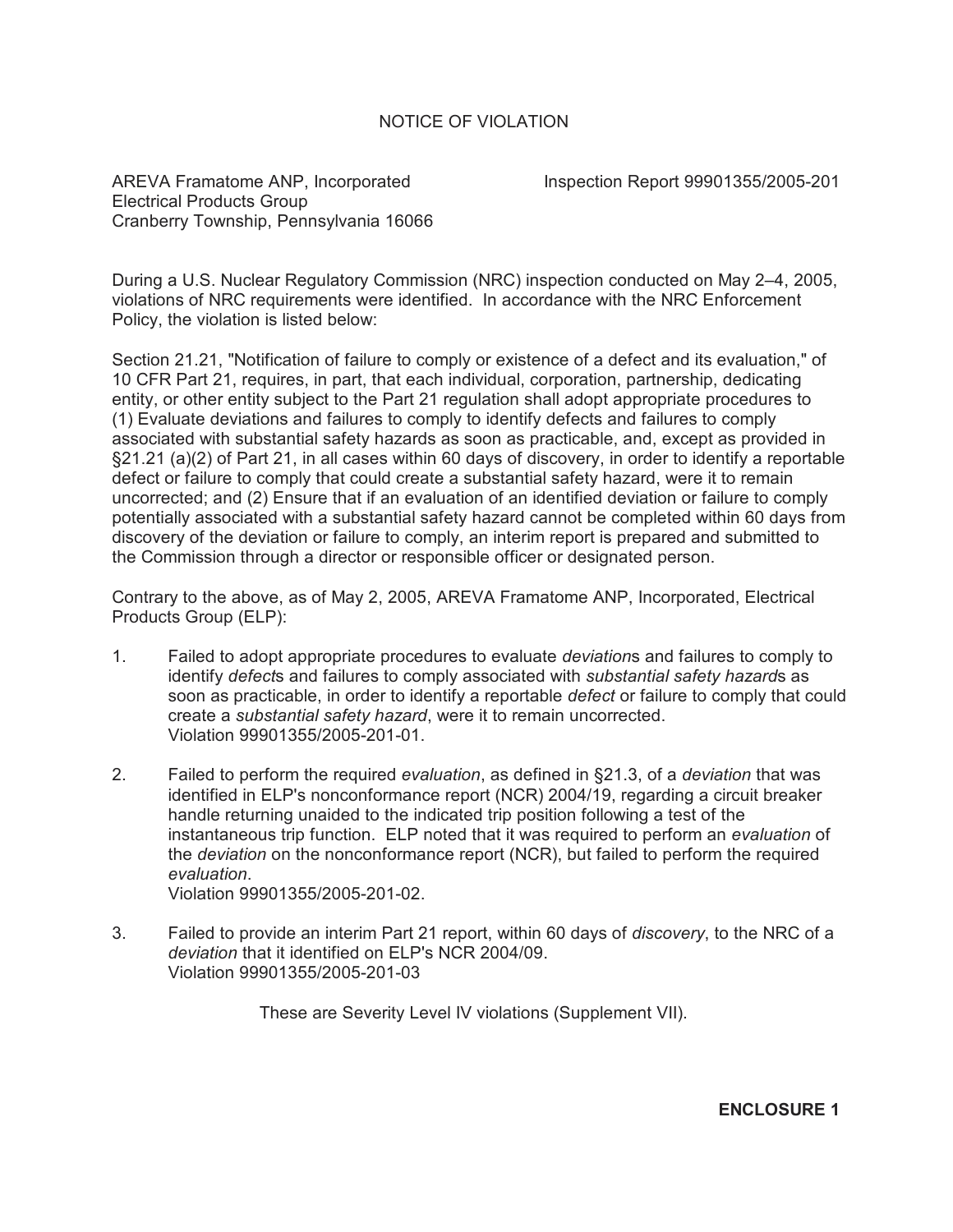Pursuant to the provisions of 10 CFR 2.201, "Notice of violation," AREVA Framatome ANP, Incorporated, Electrical Products Group is hereby required to submit a written statement or explanation to the U.S. Nuclear Regulatory Commission, ATTN: Document Control Desk, Washington, D.C. 20555-0001, with a copy to the Chief, Plant Support Branch, Division of Inspection Program Management, Office of Nuclear Reactor Regulation, within 30 days of the date of the letter transmitting this Notice of Violation. This reply should be clearly marked as a "Reply to a Notice of Violation" and should include for each violation: (1) the reason for the violation, or, if contested, the basis for disputing the violation; (2) the corrective steps that have been taken and the results achieved; (3) the corrective steps that will be taken to avoid further violations; and (4) the date when full compliance will be achieved. Your response may reference or include previous docketed correspondence, if the correspondence adequately addresses the required response. Where good cause is shown, consideration will be given to extending the response time.

Dated at Rockville, Maryland this 2<sup>nd</sup> day of June 2005.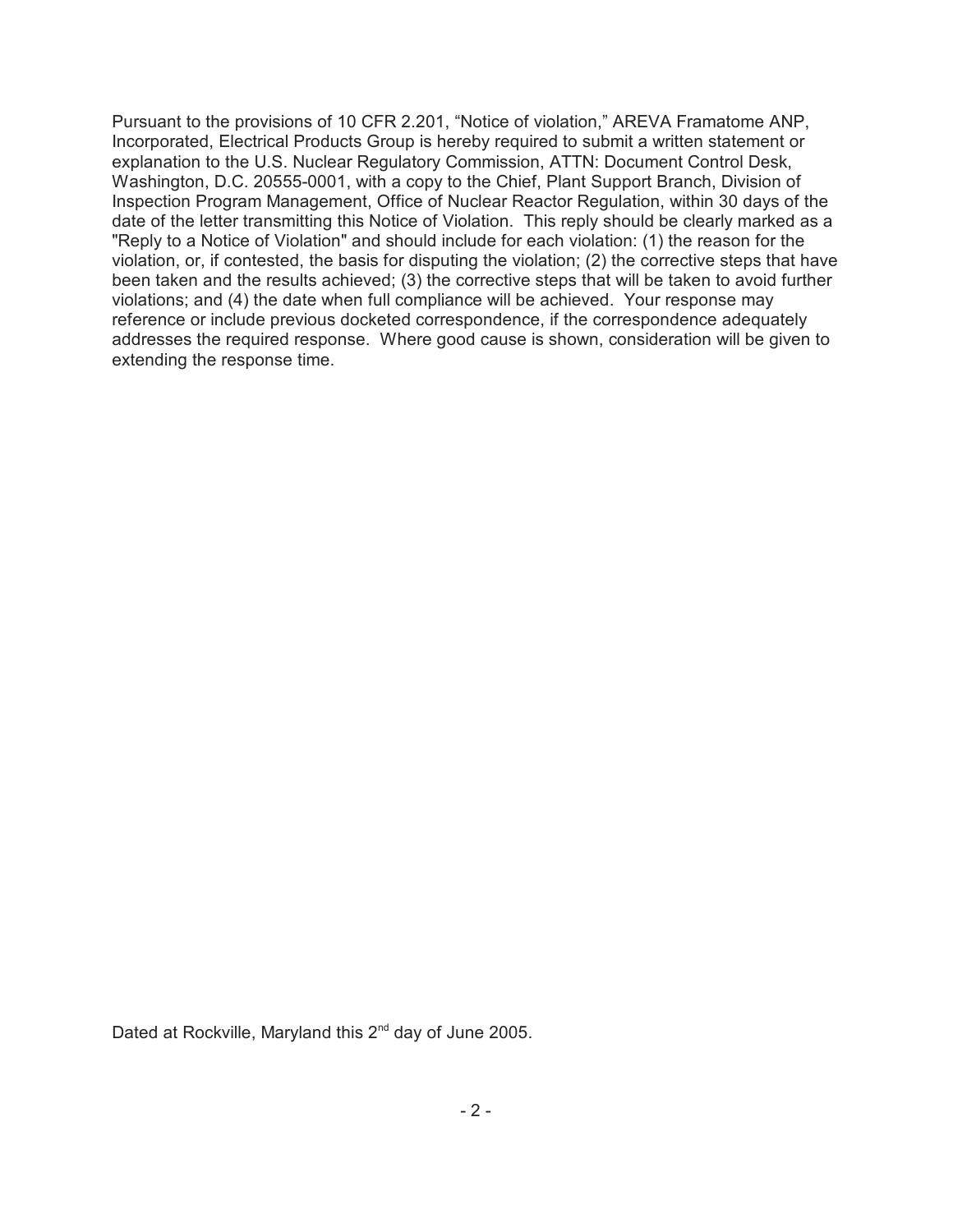## NOTICE OF NONCONFORMANCE

AREVA Framatome ANP, Incorporated **Inspection Report 99901355/2005-201** Electrical Products Group Cranberry Township, Pennsylvania 16066

Based on the results of an inspection conducted on May 2 through 4, 2005, the inspectors determined that certain of AREVA Framatome ANP, Incorporated Electrical Products Group (ELP) activities were not conducted in accordance with NRC requirements.

Criterion V, "Instructions, Procedures, and Drawings," of 10 CFR Part 50, Appendix B, states, activities affecting quality shall be prescribed by documented instructions, procedures, or drawings, of a type appropriate to the circumstances and shall be accomplished in accordance with these instructions, procedures, or drawings. Instructions, procedures, or drawings shall include appropriate quantitative or qualitative acceptance criteria for determining that important activities have been satisfactorily accomplished.

Section 5.0, "Instructions, Procedures, and Drawings," of AREVA Electrical Products Quality Plan states that ELP Managers are responsible for ensuring that activities affecting quality are prescribed in documented operating instructions or drawings appropriate to the circumstances which are prepared, reviewed, and approved prior to commencing activities. Managers are responsible for ensuring that activities affecting quality are performed in accordance with the documented operating instructions, or drawings. These documents include or reference appropriate quantitative or qualitative acceptance criteria for ensuring that the activity has been satisfactorily accomplished.

Managers are responsible for maintaining these documents current to reflect actual work practice. Operating instructions, and drawings are prepared, reviewed for adequacy, approved by authorized personnel, issued, and controlled as prescribed in approved operating instructions. Changes to these documents are reviewed and approved as the original documents.

Contrary to the above, ELP did not prescribe adequate instructions, procedures, or drawings to ensure that appropriate quantitative or qualitative acceptance criteria was specified for determining that important activities had been satisfactorily accomplished regarding dedication of control wire associated with ELP dedication package DP 04-17. Specifically, ELP's evolving critical characteristics and acceptance criteria for crimped AMP Faston flag terminals did not ensure that important safety-related activities had been satisfactorily accomplished. Nonconformance 99901355/2005-201-04.

Please provide a written statement or explanation to the U.S. Nuclear Regulatory Commission, ATTN: Document Control Desk, Washington, D.C. 20555, with a copy to the Chief, Plant Support Branch, Division of Inspection Program Management, Office of Nuclear Reactor Regulation, within 30 days of the date of the letter transmitting this Notice of Nonconformance. This reply should be clearly marked as a "Reply to a Notice of Nonconformance" and should include a description of steps that have been or will be taken to prevent recurrence.

Dated at Rockville, Maryland this 2<sup>nd</sup> day of June 2005.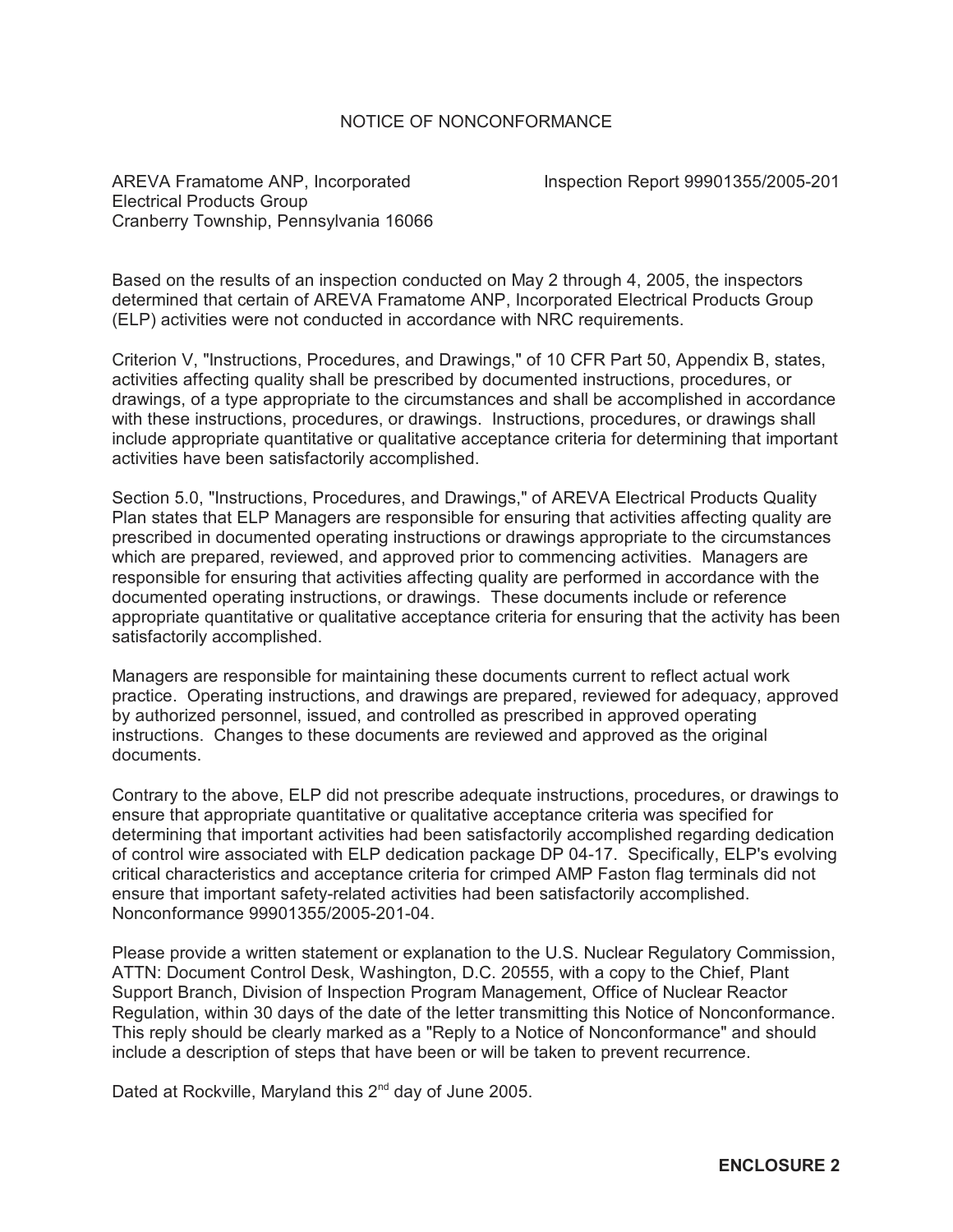# **U.S. NUCLEAR REGULATORY COMMISSION OFFICE OF NUCLEAR REACTOR REGULATION**

- Report No: 99901355/2005-201
- Organization: AREVA Framatome ANP, Incorporated Electrical Products Group 200 West Kensinger Drive Suite 600 Cranberry Township, Pennsylvania 16066
- Vendor Contact: Ms. Fran Starr, Quality Manager (724) 779-9800 (Ext 1321)
- Nuclear Industry: AREVA Framatome ANP, Incorporated, electrical products group (ELP) is an AREVA and Siemens company that provides qualification and dedication services of commercial grade items (CGIs). ELP primarily provides electrical components, including molded case circuit breakers, low and medium voltage switchgear, low and medium voltage circuit breakers, relays, starters, and motor control centers. ELP also provides safety-related services, including refurbishment of circuit breakers and motor control centers.

Inspection Dates: May 2-4, 2005

Plant Support Branch

Division of Inspection Program Management

Office of Nuclear Reactor Regulation

Inspectors:

| /RA/                                                                | June 1, 2005 |
|---------------------------------------------------------------------|--------------|
| Joseph J. Petrosino, IPSB/DIPM/NRR<br><b>Inspection Team Leader</b> | Date         |
| /RA/                                                                | June 2, 2005 |
| Gregory C. Cwalina, IPSB: DIPM: NRR                                 | Date         |
| /RA/                                                                | June 1, 2005 |
| Victor Hall, OEDO                                                   | Date         |
| Approved by:                                                        |              |
| /RA/                                                                | June 2, 2005 |
| Dale F. Thatcher, Section Chief                                     | Date         |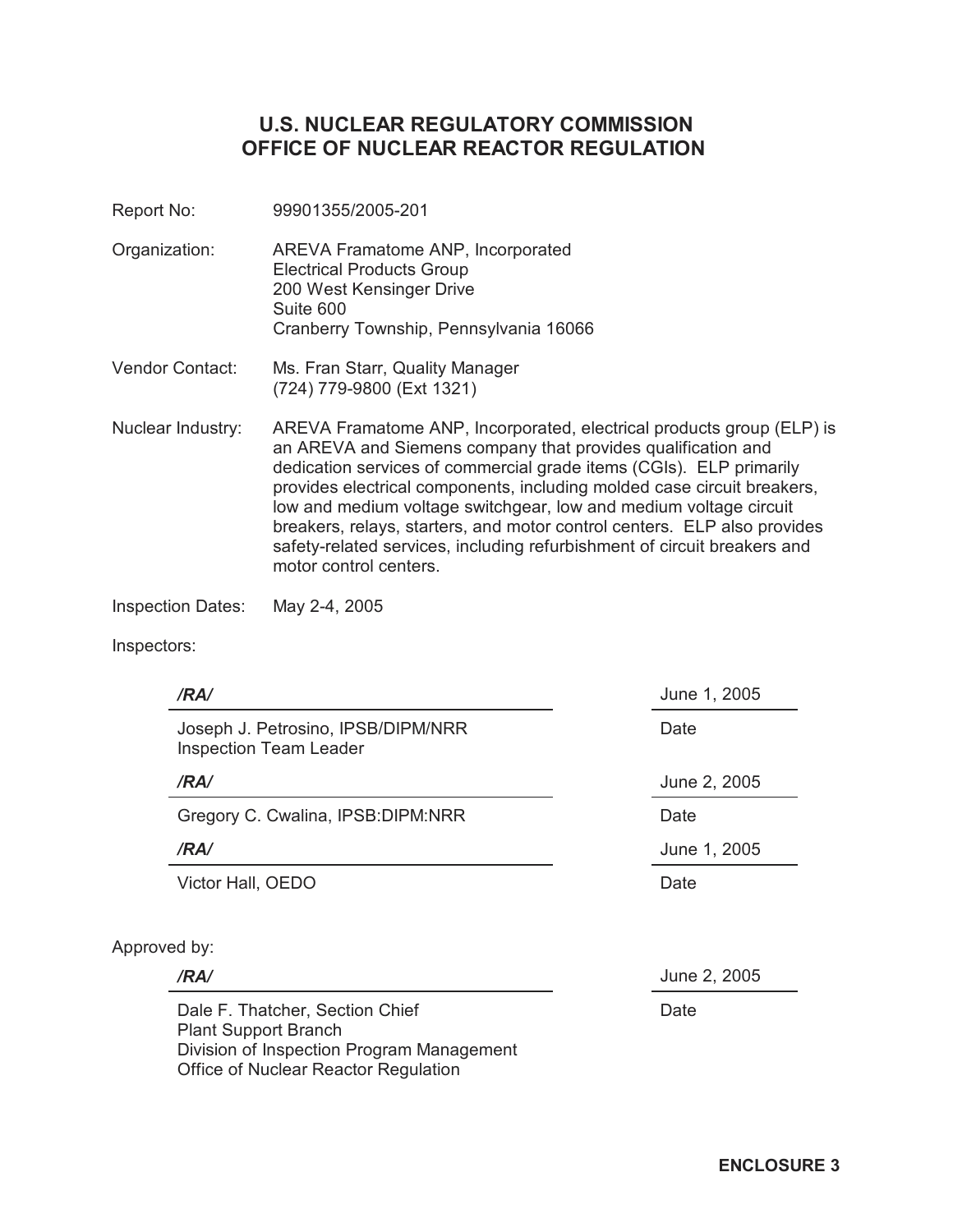# **1.0 INSPECTION SUMMARY**

The purpose of this inspection was to evaluate selected portions of the quality assurance (QA) and 10 CFR Part 21 (Part 21) controls that ELP has established and implemented.

The ELP group is an AREVA and Siemens company that provides qualification and dedication services for numerous nuclear power plant facilities. The inspectors focused on ELP activities as they apply to the qualification, dedication and to the supply of CGIs that have been dedicated as basic components to U.S. Nuclear Regulatory Commission (NRC) licensed facilities. The inspection also assessed certain AREVA policies and procedures that were associated with the control of ELP's safety-related (SIR) activities and Part 21.

The inspection was conducted at ELP's facility in Cranberry Township, Pennsylvania. The inspection bases were:

- Appendix B, "Quality Assurance Criteria for Nuclear Power Plants and Fuel Reprocessing Plants," to Part 50 of Title 10 of the Code of Federal Regulations (Appendix B), and
- 10 CFR Part 21, "Reporting of Defects and Noncompliance."

# **2.0 STATUS OF PREVIOUS INSPECTION FINDINGS**

There were no previous NRC inspections performed at the ELP Cranberry Township, Pennsylvania facility prior to this inspection.

#### **3.0 INSPECTION FINDINGS AND OTHER COMMENTS**

#### 3.1 10 CFR PART 21 PROGRAM

a. Inspection Scope

The NRC inspectors reviewed policies, procedures and records related to the identification and evaluation of *deviation*s to assess the overall effectiveness of ELP's program that had been established to comply with the requirements of Part 21.

#### b. Observations and Findings

The NRC inspectors reviewed AREVA's policy and procedures adopted to implement the provisions of Part 21 and reviewed several project specific documents, such as nonconformance reports (NCRs), that were controlled in accordance with the ELP quality program.

#### b.1. Policy and Procedures Adopted to Implement Part 21

The inspectors reviewed AREVA's Corporate Policy 0401 (Policy 0401), "Reporting of Defects, Failures to Comply, and Substantial Safety Hazards," approved June 28, 2004, and AREVA's Administrative Procedure 1707-01 (Procedure 1707), "Evaluation and Reporting of Safety Significant Issues," approved August 2, 2004. These two documents were provided to the NRC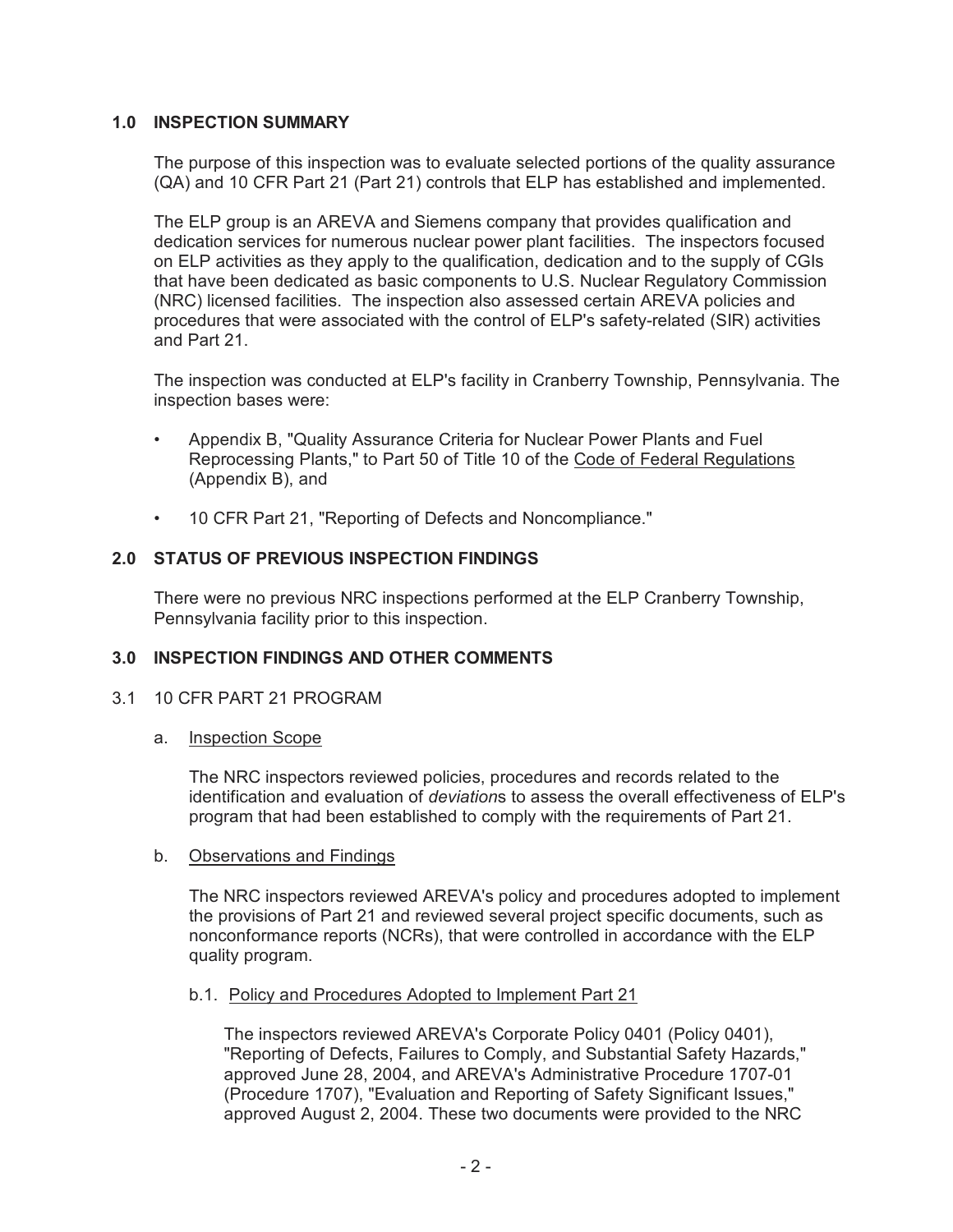inspectors, and represented as the controlling documents for the policy and procedure established by AREVA Framatome ANP, Incorporated (FANP) that were adopted by ELP to address the regulations contained in Part 21. The applicability section of both AREVA documents stated that they were applicable to all FANP organizations which include the ELP facility in Cranberry Township, Pennsylvania.

The stated purpose of Policy 0401 was "To ensure procedures are established and implemented for promptly reporting defects or a failure to comply to the NRC as set forth in 10CFR21 [and] To inform employees of their responsibilities and rights." In Section IV, "Policy," of Policy 0401, the document provides a synopsis of certain salient points of §21.21(a) and §21.21(b). The Section IV policy statement directed applicable FANP facilities that each was required to adopt Procedure 1707 to implement the provisions of Part 21.

The inspectors noted that the definitions contained in Policy 0401 were not verbatim to the definitions contained in §21.3, "Definitions," of Part 21, in all cases, and in one case introduced a non-Part 21 term identified by AREVA as "discovery process." Additionally, the NRC inspectors found that Policy 0401 stated it would "inform employees of their responsibilities." However, Policy 0401 does not delineate individual employee responsibility to ensure that FNP staff identify and report to cognizant FNP supervision *deviations* and failures to comply.

Further, Policy 0401 definition of discovery was not verbatim to the Part 21 definition. Policy 0401 defined discovery as, "The documentation of the discovery process in which the existence of a deviation or failure to comply that may also be a defect is first identified." However, §21.3, states that *discovery "means the completion of the documentation first identifying the existence of a deviation or failure to comply potentially associated with a substantial safety hazard within the evaluation procedures discussed in §21.21(a)."*

The position of the NRC staff, is that the term contained within the Part 21 definition of *discovery, "completion of the documentation first identifying the existence of a deviation or failure to comply potentially associated with a substantial safety hazard,"* is the point in time at which an applicable entity/supplier's quality assurance (QA) staff documents its identification of a departure from the technical requirements included in a procurement document or a failure to comply with any rule, regulation or technical or purchase order requirement of a basic component or service. If the departure from the procurement documents or failure to comply is associated with safety-related basic components or services, the NRC presumption is that the issue would be characterized as being "potentially associated with a *substantial safety hazard."* That would consequently be required to be either evaluated, if the entity had the "capability to perform the evaluation to determine if a *defect* exists" or to inform the purchasers or affected licensees within five working days of the determination that the entity does not have the capability to perform the evaluation to identify a reportable *defect* or failure to comply that could create a *substantial safety hazard* were it to remain uncorrected.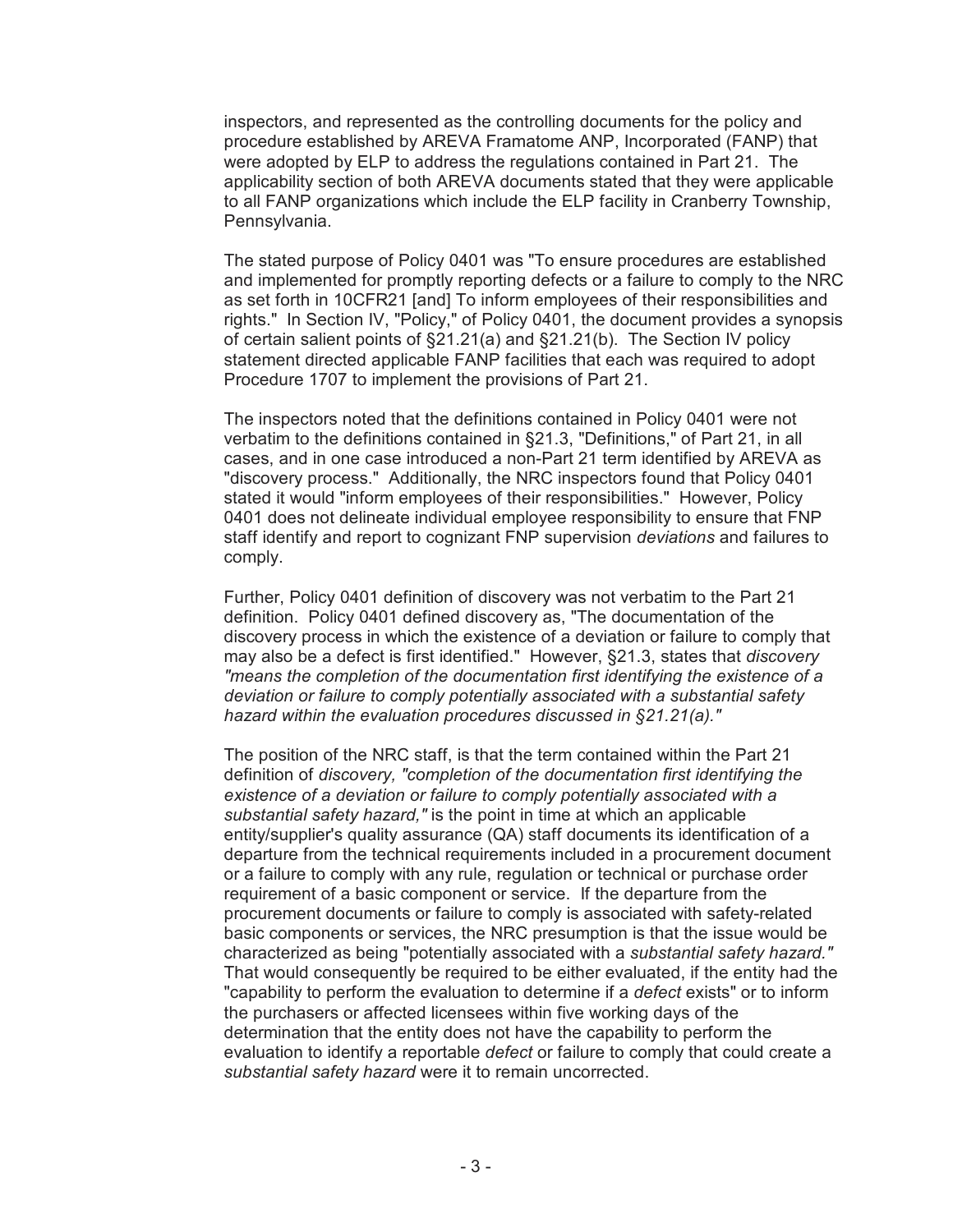It is recognized by the NRC staff that a majority of suppliers, dedicating entities and vendors do not have the capability to perform the required *evaluation*, as defined in §21.3, in order to identify a reportable *defect* or failure to comply that **could create a** *substantial safety hazard*, were it to remain uncorrected. The NRC's experience related to Part 21 implementation has found that typically only Architect-Engineering firms (AE's), nuclear steam system suppliers (NSSS), and NRC licensed utility owners (NRC-licensees) possess the required capability and knowledge to make the determination of whether a *deviation* or failure to comply, on the basis of an "*evaluation*," **could create a** *substantial safety hazard*.

Further, a review of the discovery process steps documented in Procedure 1707 identified some aspects that may cause confusion in the implementation of certain provisions of the Part 21 regulation, such as the actions required in §21.21(a) and §21.21(b). For example, the completion of the documentation first identifying the existence of a *deviation* or failure to comply is an important benchmark in the actions required to be taken in the Part 21 requirements and that benchmark can become unclear in the AREVA developed "discovery process." Therefore, the inspectors determined that the "discovery process" identified in Policy 0401 and delineated in Procedure 1707 could mislead FANP personnel to perform inadequate or untimely activities.

The inspectors review of Administrative Procedure 1707 also noted that the "purpose" section stated that it implements the requirements of Policy 0401 and establishes a "discovery process" instead of focusing on what the Part 21 regulation requires. Although Procedure 1707 addresses some aspects of Section 206 of the Energy Reorganization Act of 1974 (Section 206), the inspectors note that Part 21 requires that each entity subject to its regulations "shall adopt appropriate procedures to *evaluate deviations and failures to comply associated with substantial safety hazards* . . . in all cases within 60 days of *discovery*, [as defined in §21.3 of Part 21], in order to identify a reportable *defect* or failure to comply that could create a *substantial safety hazard*, were it to remain uncorrected . . ." Section 21.21(a) establishes requirements of Part 21 for compliance with Section 206. Neither Part 21 nor Section 206 addresses or defines a "discovery process" as discussed above. Further, the inspectors identified that Procedure 1707 defines AREVA's discovery process as "used to evaluate a nonconformance or failure to comply to determine whether [the nonconformance or failure to comply] constitutes a deviation, and might, upon further evaluation, constitute a defect." The Part 21 defined process for "*evaluation*" means the process of determining whether a particular *deviation* could create a substantial hazard or determining whether a failure to comply is associated with a *substantial safety hazard*." The NRC inspectors specifically note that the similarity between the AREVA definition of discovery process and the Part 21 definition of evaluation could cause confusion with implementation of the provisions of Part 21.

The inspectors' review of AREVA's discovery process that was delineated in Procedure 1707 determined that the discovery process concentrates on making a determination of whether a nonconformance or condition report deficiency is a deviation. The AREVA definition for nonconformance appears to be the point of first identifying that a *deviation* or failure to comply exists and, therefore, appears to be the point of *discovery*, as defined in §21.3 of Part 21. Several steps in the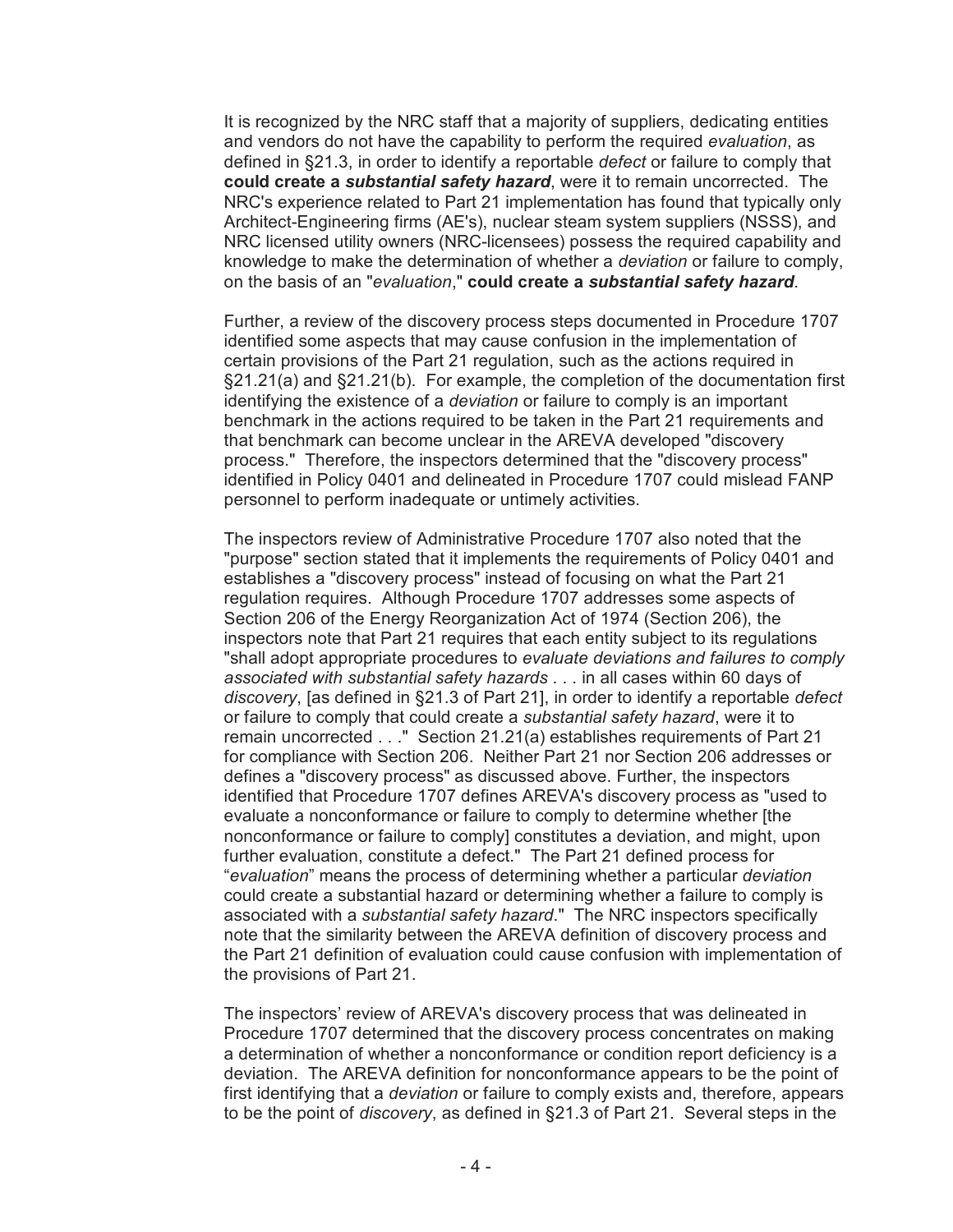discovery process appeared to be inconsistent with an effectively implemented Part 21 program. For example, Section 9.1.1 of Procedure 1707 allows the program coordinator one week to determine "a need for discovery," even though *discovery* means completion of the documentation first identifying the existence of a *deviation* of failure to comply, such as an AREVA nonconformance report. The inspectors found this to be inconsistent with Part 21 because at this point AREVA has already completed the documentation first identifying the existence of a *deviation*, i.e., *discovery*. Additionally, Section 9.1.2 of Procedure 1707 allows AREVA two weeks to either select a "discovery team leader to manage the discovery process" or determine whether "the issue can be declared a *deviation* or not." The inspectors also found this section to add additional time and confusion since the documentation showing *discovery*, as defined in §21.3, has already occurred.

The inspectors concluded that instead of concentrating on the effective implementation of the Part 21 regulations, AREVA has focused on developing a very comprehensive, step-by-step process that appears to be used to investigate and disposition deviations. For example, step 9.1.7 of Procedure 1707, states, in part, that "if the issue is a deviation and sufficient information is available to form a collective judgement that the issue is not a defect, complete steps 9.1.7-9.1.10, 9.1.19, and 9.1.21." This "collective judgement" process could allow an incorrect disposition of a *defect* or failure to comply that could create a *substantial safety hazard*, were it to remain uncorrected, because AREVA will most likely not have the capability to determine if a *substantial safety hazard* could be created at NRC licensee facilities. Therefore, the inspectors concluded that AREVA's Procedure 1707 may not adequately ensure that ELP either informs its customers of *deviations* so they may cause an *evaluation* to be performed, or ensure that ELP evaluates *deviation*s and failures to comply to identify *defect*s and failures to comply associated with *substantial safety hazards* as soon as practicable in accordance with the provisions of Part 21. Violation 99901355/2005-201-01 was identified in this area.

#### b.2 Nonconformances Related to the Identification and Evaluation of Deviations

The inspectors determined that ELP generates NCRs on all items that do not conform to purchase order requirements. Section 12 of the NCR report form requires noting if the NCR requires a Part 21 *evaluation*. The inspectors reviewed three ELP nonconformance reports to determine if ELP is properly implementing the requirements of Part 21. The three NCRs that were reviewed were as follows:

NCR 2004/19 related to an NCR regarding a breaker handle returning unaided to the indicated trip position following a test of the instantaneous trip function. ELP noted a Part 21 *evaluation* was required. The NCR review noted the cause of the *deviation* and corrective actions. However, during discussions with ELP personnel and a review of the NCRs and associated documents, the inspectors identified that ELP did not perform the required Part 21 *evaluation.* As a result, Violation 99901355/2005-201-02 was identified.

NCR 2004/09 related to incorrect hardware being installed on a motor control center (MCC) bucket which prevented the disconnect switch from closing. The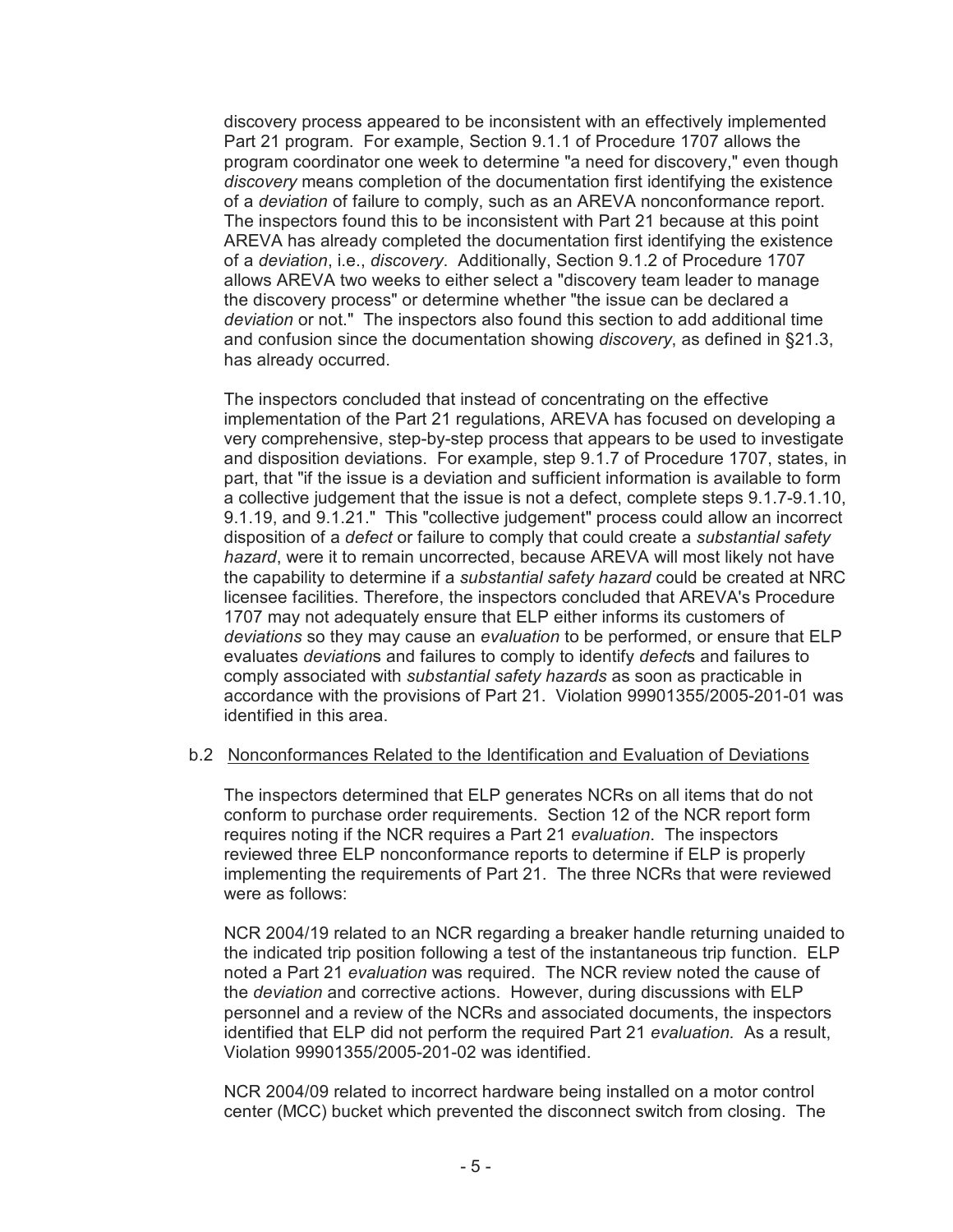*deviation* was discovered by the licensee (licensee CR 04-02452 dated April 2, 2004) who informed ELP. ELP opened their NCR. The need for a Part 21 *evaluation* in Section (I 2) was originally noted as "TDB" [to be determined]. ELP had provided the licensee with 31 buckets in the affected PO. The licensee identified the *deviation* as associated with one bucket. ELP requested the licensee to examine or allow ELP to examine the other supplied buckets to determine the extent of condition (i.e., how many buckets were affected). ELP proceeded with a root cause investigation and corrective actions. Due to plant operating conditions, the licensee was not able to respond to ELP's request for examination of the other buckets. Without the extent of condition knowledge, ELP determined that they were not able to evaluate the *deviation* under Part 21. ELP issued a letter on December 10, 2004 (LTR 04367), informing the licensee that the licensee will be responsible for performing the Part 21 *evaluation*. However, the inspectors noted the evaluation had been underway in ELP for several months. ELP did not provide an interim Part 21 report to the NRC, as required by 10 CFR Part 21.

The inspectors were provided a copy of an internal audit conducted from December 7-10, 2004. The internal audit identified that ELP did not perform the Part 21 *evaluation* relating to NCR 2004/09 in a timely manner. The report also noted that the customer had not been informed so that the customer could perform the *evaluation*. The audit finding resulted in the December 10, 2004, letter to the licensee. Although the audit concentrated on performing the *evaluation* in a timely manner or informing the customer, the audit did not identify the failure of ELP to provide an interim Part 21 report to the NRC. As a result, Violation 99901355/2005-201-03 was identified in this area.

NCR 2004/11 relates to an NCR regarding the improperly welded hinge on a MCC bucket door. ELP noted the NCR as requiring a Part 21 *evaluation*. Contact with the licensee indicated the item was not a safety-significant part. Therefore, no further Part 21 *evaluation* or notification was required. The inspectors determined that ELP took appropriate corrective actions, including adding a check to examine both sides of the hinge welds during dedication testing and review.

# c. Conclusions

The inspectors determined that ELP's Part 21 program conflicted with the requirements of 10 CFR Part 21 in three areas and cited each as a severity level IV violation of Part 21 requirements. The inspectors concluded that (1) ELP did not adopt appropriate procedures to evaluate *deviation*s and failures to comply to identify *defect*s and failures to comply associated with *substantial safety hazards* as soon as practicable; (2) ELP did not perform a Part 21 required *evaluation* of an ELP identified *deviation* that was identified in ELP's nonconformance report (NCR) 2004/19, regarding a circuit breaker handle returning unaided to the indicated trip position following a test of the instantaneous trip function; and (3) ELP did not provide an interim Part 21 report, within 60 days of *discovery*, to the NRC of a *deviation* that ELP identified on NCR 2004/09.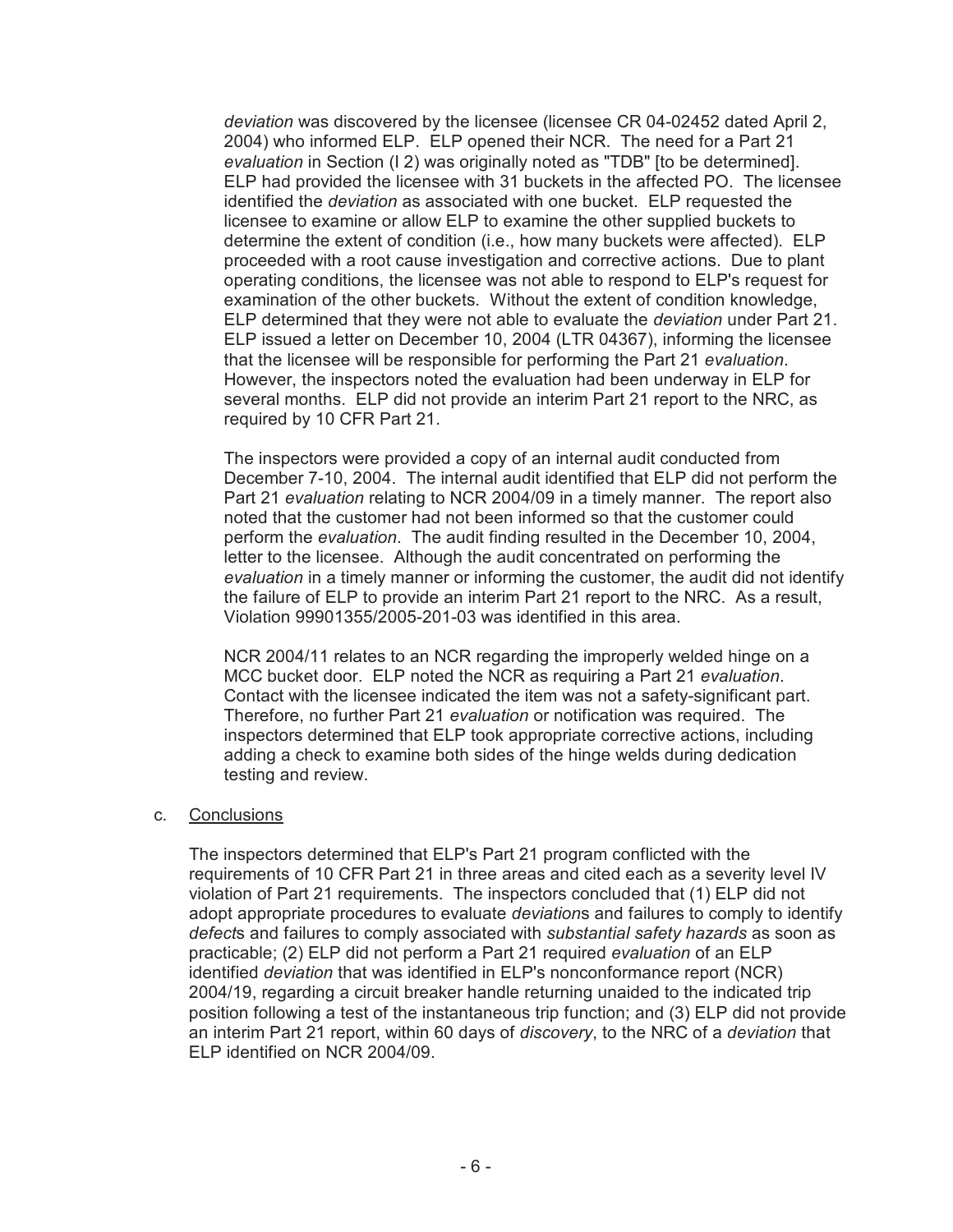Additionally, the NRC inspectors were concerned that the AREVA discovery process, could mislead FANP personnel to perform inadequate and untimely *evaluations* of whether a *substantial safety hazard* exists even though AREVA will most likely not have the specific licensee's safety system application and associated interactions to perform an *evaluation*, as defined in §21.3 of Part 21.

# 3.2 REVIEW OF ELP QA PROGRAM IMPLEMENTATION

#### a. Inspection Scope

The NRC inspectors reviewed the implementation of ELP's QA program as it relates to the control of safety-related (S/R) activities. Specifically, the inspectors reviewed two dedication packages of S/R components. The inspectors selected these packages based on a February 10, 2005, Part 21 notification regarding a reportable defect in "*single insulated switchboard"* (SIS) control wires.

#### b. Observations and Findings

The inspectors reviewed dedication packages DP 04-17 for South Texas Project (STP) DS Breaker Control Wire and DP 04-16 for Calvert Cliffs Nuclear Plant (CCNP) DS Circuit Breakers. The inspectors focused on the evolution of ELP's critical characteristics and acceptance criteria which were used to determine acceptability of AMP Faston flag terminals.

ELP's first S/R wiring dedication project was project #1512STP. The dedication package for this project was DP 04-17. Generic Section H of this package identified several critical characteristics for the wiring based on Criterion V, "Instructions, Procedures, and Drawings," of 10 CFR Part 50, Appendix B, that stated:

Activities affecting quality shall be prescribed by documented instructions, procedures, or drawings, of a type appropriate to the circumstances and shall be accomplished in accordance with these instructions, procedures, or drawings. Instructions, procedures, or drawings shall include appropriate quantitative or qualitative acceptance criteria for determining that important activities have been satisfactorily accomplished.

The inspectors also noted that Section 5.0, "Instructions, Procedures, and Drawings," of AREVA Electrical Products Quality Plan stated:

ELP Managers are responsible for ensuring that activities affecting quality are prescribed in documented operating instructions or drawings appropriate to the circumstances which are prepared, reviewed, and approved prior to commencing activities. Managers are responsible for ensuring that activities affecting quality are performed in accordance with the documented operating instructions, or drawings. These documents include or reference appropriate quantitative or qualitative acceptance criteria for ensuring that the activity has been satisfactorily accomplished.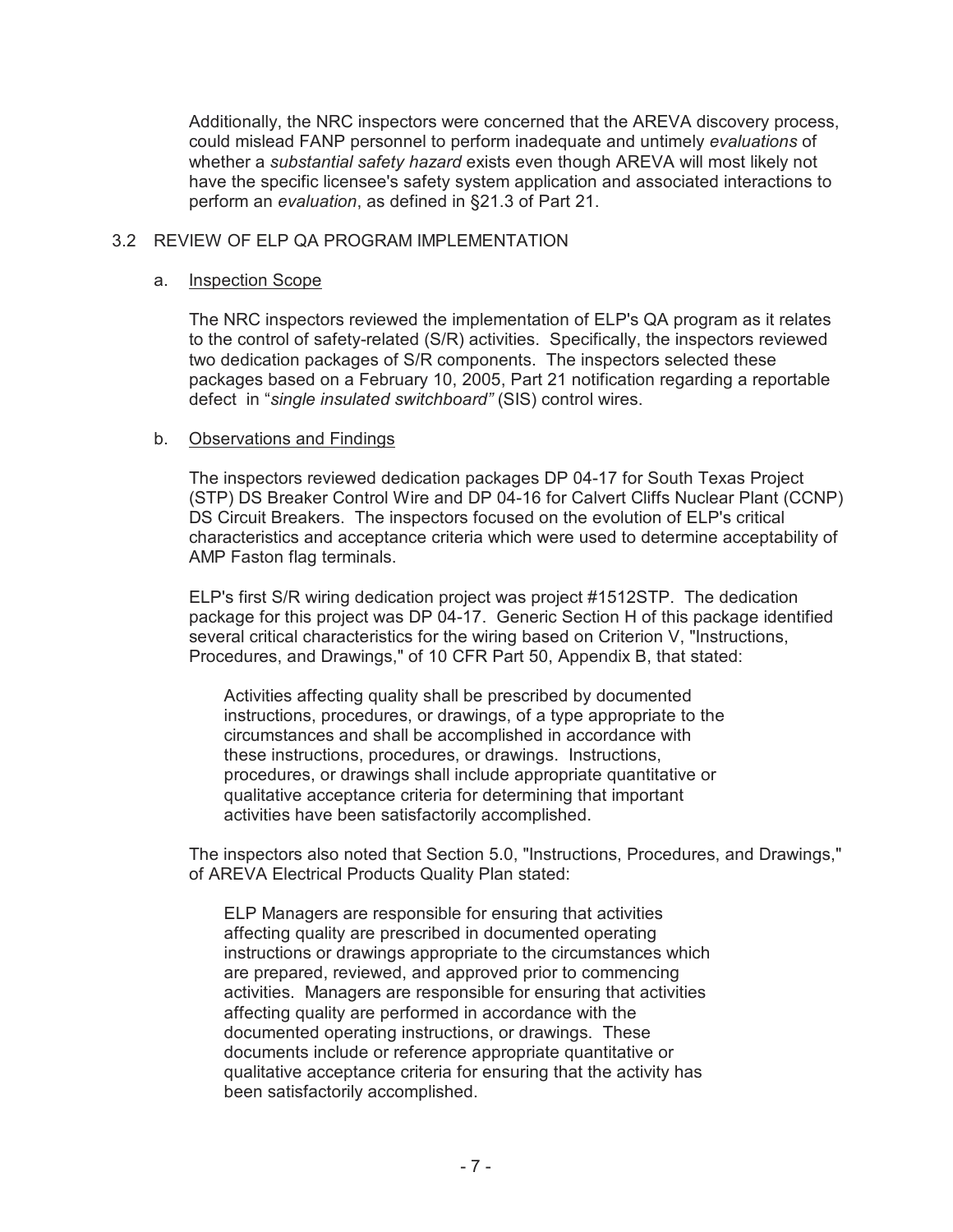Managers are responsible for maintaining these documents current to reflect actual work practice. Operating instructions, and drawings are prepared, reviewed for adequacy, approved by authorized personnel, issued, and controlled as prescribed in approved operating instructions. Changes to these documents are reviewed and approved as the original documents.

The inspectors identified that on November 19, 2004, the wires were signed off in DP 04-17 as satisfactory for the "Workmanship" critical characteristic with an acceptance criteria of "Crimped properly." The inspectors determined that this acceptance criteria did not ensure safety-related quality, as it did not include appropriate quantitative or qualitative acceptance criteria. It therefore did not meet the requirements of the ELP Quality Plan or of Appendix B. The NRC inspectors concluded that ELP did not prescribe instructions, procedures, or drawings with appropriate quantitative or qualitative acceptance criteria for the dedication of control wire for dedication package DP 04-17.

During the implementation of DP 04-16, ELP discovered problems with the crimping on the AMP terminals on CCNP DS Breakers and changed the critical characteristics and acceptance criteria respectively to "Pull-test on AMP Faston Flag Terminals" and "Pull each wire attached to a Flag Terminal and ensure wire does not separate from the termination. If wire does pull free, observe replacement of the wire with a known good wire as required." The inspectors noted that this revised criteria to perform an undocumented and uncontrolled wire terminal pull-test also did not meet the requirements of Appendix B. Therefore, any wire terminal lugs that were subject to the pull-test could be considered as functionally indeterminate. The ELP staff indicated to NRC that the activity was performed using "skill of the trade" techniques. However, the NRC inspectors concluded that the specific skill of the trade techniques, such as pull-tests and tug-tests, did not contain appropriate quantitative or qualitative instructions, procedures, or drawings per Criterion V of Appendix B of 10 CFR Part 50. The test criteria lacked specificity. Nonconformance 99901355/2005-201-04 was identified in this area.

On January 24, 2005, STP identified wires from project #1512STP with inadequate terminal crimps and notified ELP. ELP took the following actions:

- 1. Initiated corrective action in condition reports 2005-420 and 2005-1216.
- 2. Made a Part 21 notification to NRC.
- 3. Made a second revision to the critical characteristics and acceptance criteria for AMP Faston flag terminals to include acceptable visual criteria to ensure that the crimps meet manufacturers' guidance.
- 4. Notified CCNP of the identified deviation, since the DS breakers for DP 04-16 contained similar wires.
- 5. Determined that CCNP was the only potentially affected customer. Project #1512STP was ELP's first S/R wire dedication project.

On March 10, 2005, ELP rededicated the wires with revised criteria. The inspectors reviewed the revised critical characteristics and acceptance criteria and did not identify any concerns.